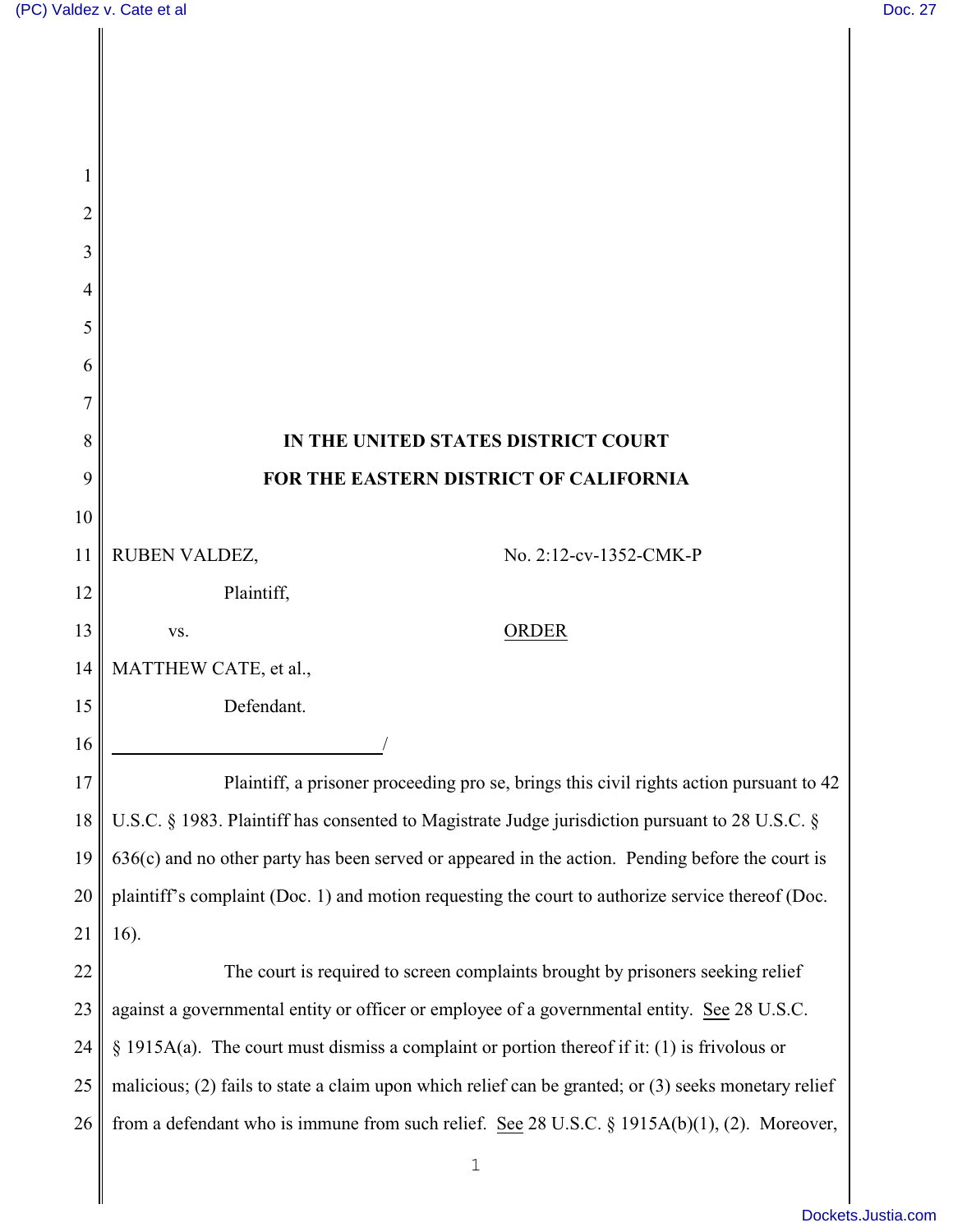1 2 3 4 5 6 7 8 9 10 the Federal Rules of Civil Procedure require that complaints contain a "short and plain statement of the claim showing that the pleader is entitled to relief." Fed. R. Civ. P. 8(a)(2). This means that claims must be stated simply, concisely, and directly. See McHenry v. Renne, 84 F.3d 1172, 1177 (9th Cir. 1996) (referring to Fed. R. Civ. P. 8(e)(1)). These rules are satisfied if the complaint gives the defendant fair notice of the plaintiff's claim and the grounds upon which it rests. See Kimes v. Stone, 84 F.3d 1121, 1129 (9th Cir. 1996). Because plaintiff must allege with at least some degree of particularity overt acts by specific defendants which support the claims, vague and conclusory allegations fail to satisfy this standard. Additionally, it is impossible for the court to conduct the screening required by law when the allegations are vague and conclusory.

11

17

## **I. PLAINTIFF'S ALLEGATIONS**

12 13 14 15 16 Plaintiff names nineteen individual defendants, alleging each has been involved in some fashion in identifying him as a gang member, validating him as a gang member, and deciding to place him and retain him in administrative segregation based on that validation. He claims he has been denied due process throughout the validation and hearing process. He also alleges the policies, practices and procedures violate his due process rights.

## **II. DISCUSSION**

18 19 20 21 22 23 24 25 26 The Due Process Clause protects prisoners from being deprived of life, liberty, or property without due process of law. Wolff v. McDonnell, 418 U.S. 539, 556 (1974). In order to state a claim of deprivation of due process, a plaintiff must allege the existence of a liberty or property interest for which the protection is sought. See Ingraham v. Wright, 430 U.S. 651, 672 (1977); Bd. of Regents v. Roth, 408 U.S. 564, 569 (1972). Due process protects against the deprivation of property where there is a legitimate claim of entitlement to the property. See Bd. of Regents, 408 U.S. at 577. Protected property interests are created, and their dimensions are defined, by existing rules that stem from an independent source – such as state law – and which secure certain benefits and support claims of entitlement to those benefits. See id.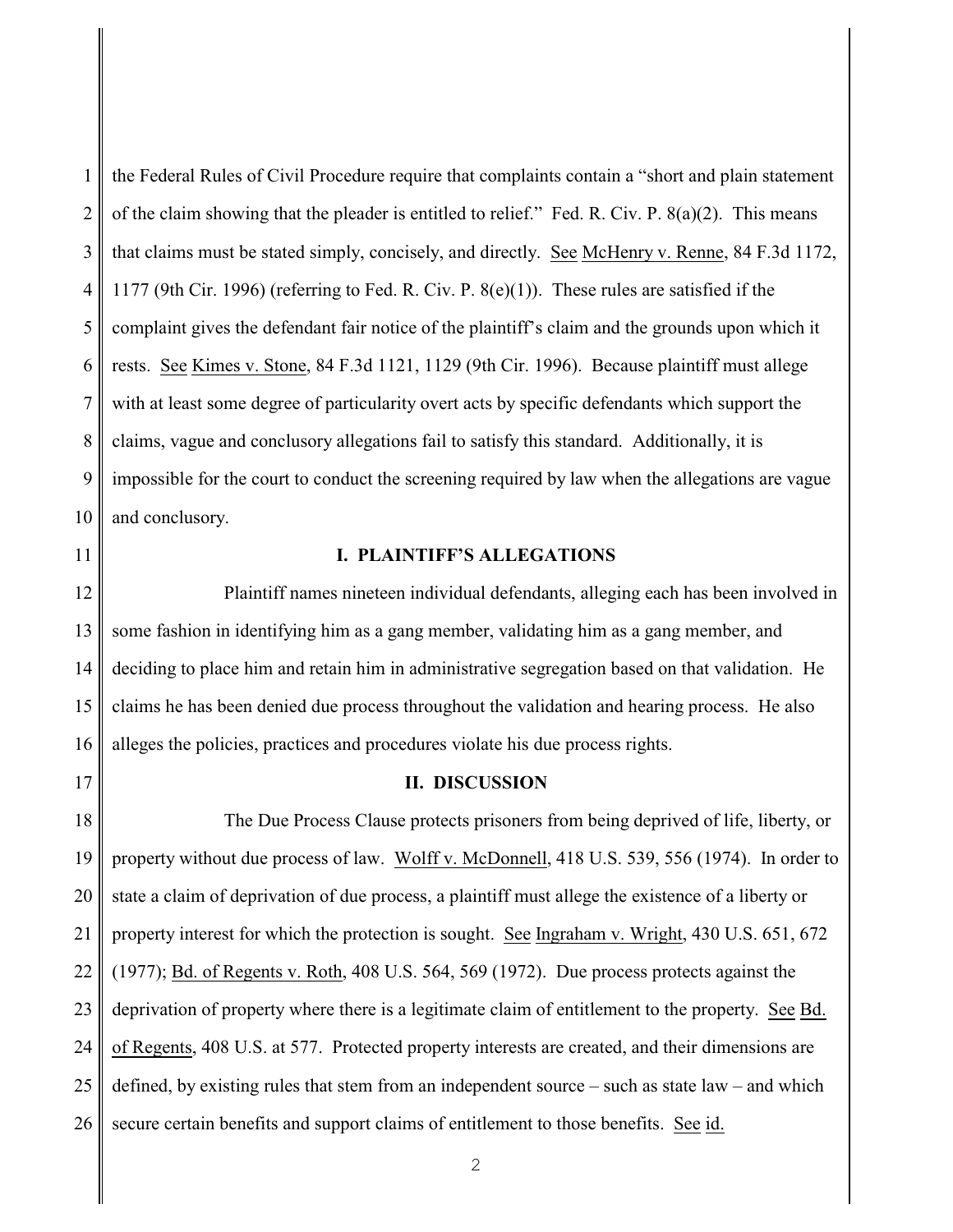1 2 3 4 5 6 7 8 9 10 11 12 Liberty interests can arise both from the Constitution and from state law. See Hewitt v. Helms, 459 U.S. 460, 466 (1983); Meachum v. Fano, 427 U.S. 215, 224-27 (1976); Smith v. Sumner, 994 F.2d 1401, 1405 (9th Cir. 1993). In determining whether the Constitution itself protects a liberty interest, the court should consider whether the practice in question ". . . is within the normal limits or range of custody which the conviction has authorized the State to impose." Wolff, 418 U.S. at 557-58; Smith, 994 F.2d at 1405. Applying this standard, the Supreme Court has concluded that the Constitution itself provides no liberty interest in goodtime credits, see Wolff, 418 U.S. at 557; in remaining in the general population, see Sandin v. Conner, 515 U.S. 472, 485-86 (1995); in not losing privileges, see Baxter v. Palmigiano, 425 U.S. 308, 323 (1976); in staying at a particular institution, see Meachum, 427 U.S. at 225-27; or in remaining in a prison in a particular state, see Olim v. Wakinekona, 461 U.S. 238, 245-47 (1983).

13 14 15 16 17 18 19 20 21 22 23 24 25 In determining whether state law confers a liberty interest, the Supreme Court has adopted an approach in which the existence of a liberty interest is determined by focusing on the nature of the deprivation. See Sandin v. Connor, 515 U.S. 472, 481-84 (1995). In doing so, the Court has held that state law creates a liberty interest deserving of protection only where the deprivation in question: (1) restrains the inmate's freedom in a manner not expected from the sentence; and (2) "imposes atypical and significant hardship on the inmate in relation to the ordinary incidents of prison life." Id. at 483-84. Prisoners in California have a liberty interest in the procedures used in prison disciplinary hearings where a successful claim would not necessarily shorten the prisoner's sentence. See Ramirez v. Galaza, 334 F.3d 850, 853, 859 (9th Cir. 2003) (concluding that a due process challenge to a prison disciplinary hearing which did not result in the loss of good-time credits was cognizable under § 1983); see also Wilkinson v. Dotson, 544 U.S. 74, 82 (2005) (concluding that claims which did not seek earlier or immediate release from prison were cognizable under § 1983).

26  $1/1$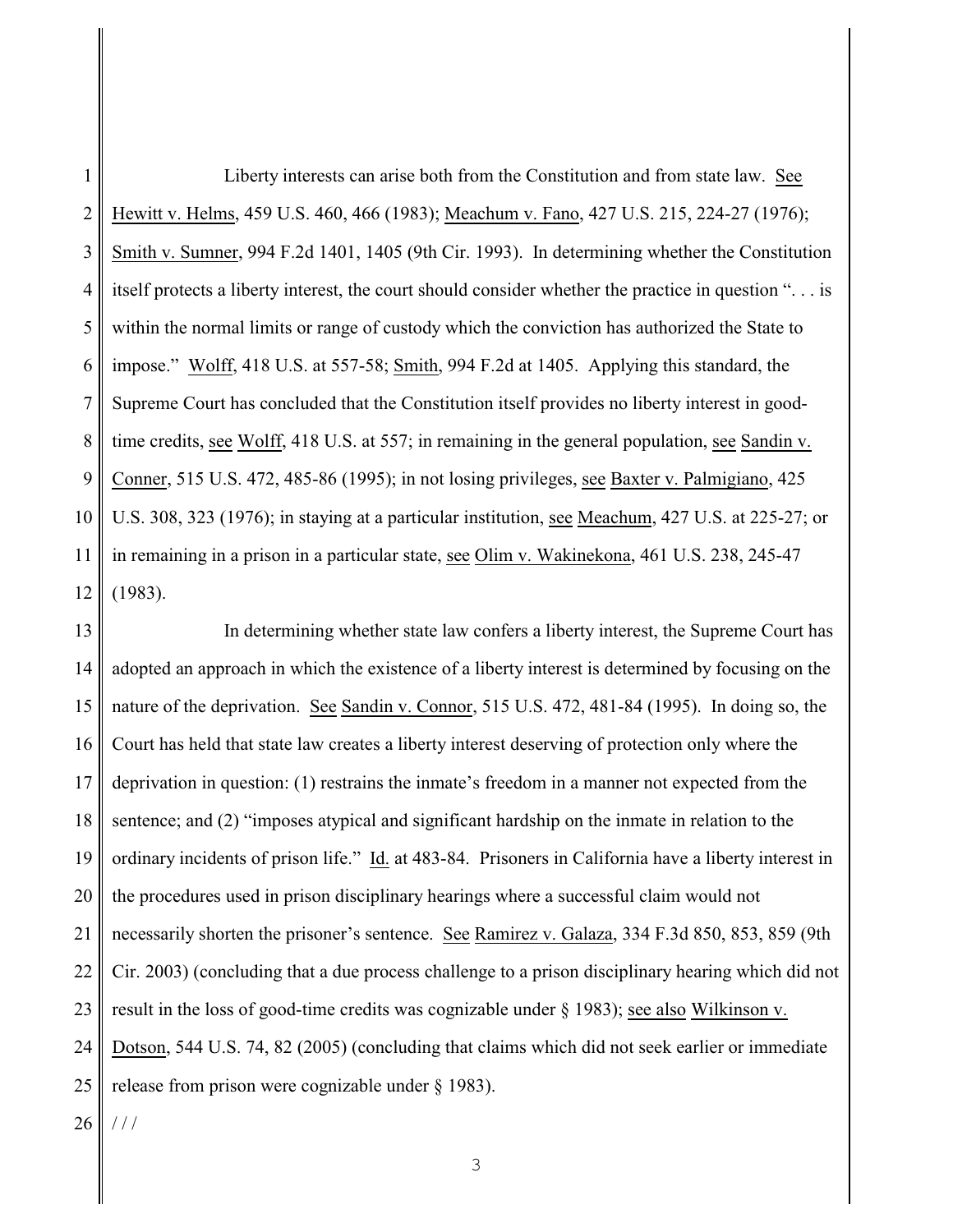1 2 3 4 Here, plaintiff alleges most of the defendants were personally involved in the gang validation process and decision to place him in administrative segregation. However, he claims three individual defendants, Foston, Stark and Mayhew, were only involved in the review of his inmate grievance appeal, and were not involved in the actual determinations.

5 6 7 8 9 10 11 12 13 14 15 16 17 18 19 20 21 Prisoners have no stand-alone due process rights related to the administrative grievance process. See Mann v. Adams, 855 F.2d 639, 640 (9th Cir. 1988); see also Ramirez v. Galaza, 334 F.3d 850, 860 (9th Cir. 2003) (holding that there is no liberty interest entitling inmates to a specific grievance process). Because there is no right to any particular grievance process, it is impossible for due process to have been violated by ignoring or failing to properly process grievances. Numerous district courts in this circuit have reached the same conclusion. See Smith v. Calderon, 1999 WL 1051947 (N.D. Cal 1999) (finding that failure to properly process grievances did not violate any constitutional right); Cage v. Cambra, 1996 WL 506863 (N.D. Cal. 1996) (concluding that prison officials' failure to properly process and address grievances does not support constitutional claim); James v. U.S. Marshal's Service, 1995 WL 29580 (N.D. Cal. 1995) (dismissing complaint without leave to amend because failure to process a grievance did not implicate a protected liberty interest); Murray v. Marshall, 1994 WL 245967 (N.D. Cal. 1994) (concluding that prisoner's claim that grievance process failed to function properly failed to state a claim under § 1983). Prisoners do, however, retain a First Amendment right to petition the government through the prison grievance process. See Bradley v. Hall, 64 F.3d 1276, 1279 (9th Cir. 1995). Therefore, interference with the grievance process may, in certain circumstances, implicate the First Amendment.

22 23 24 25 There are no allegations that plaintiff was unable to petition his grievance. Rather, he only claims defendants Foston, Stark and Mayhew denied his grievances. This is insufficient to state claim, and defendants Foston, Stark and Mayhew will be dismissed from this action.

26  $1/1$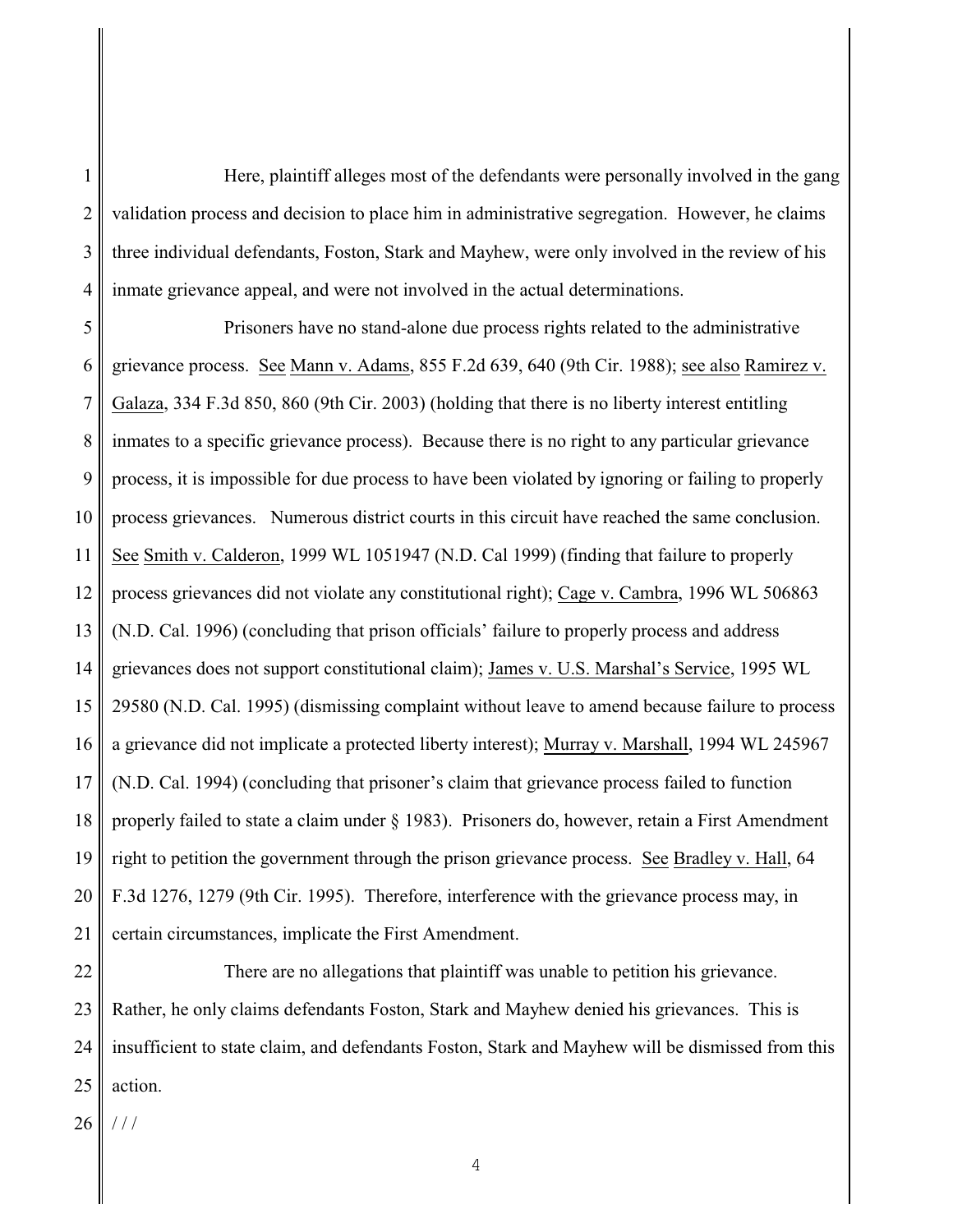## **III. CONCLUSION**

|                | <b>III. CONCLUSION</b>                                                                                 |
|----------------|--------------------------------------------------------------------------------------------------------|
| $\overline{2}$ | The complaint appears to state a cognizable claim for relief pursuant to 42 U.S.C.                     |
| 3              | § 1983 and 28 U.S.C. § 1915A(b) against defendants Cate, Virga, Johnson-Dovey, Villasenor,             |
| 4              | Ventimiglia, Beeson, Jakabosky, Wallace, Cannedy, Finnegan, May, O'Brian, Jubb, Guzman,                |
| 5              | Rothchild and Kokkonen. If the allegations are proven, plaintiff has a reasonable opportunity to       |
| 6              | prevail on the merits of this action. The court, therefore, finds that service is appropriate and will |
| 7              | direct service by the U.S. Marshal without pre-payment of costs. Plaintiff is informed, however,       |
| 8              | that this action cannot proceed further until plaintiff complies with this order. Plaintiff is warned  |
| 9              | that failure to comply with this order may result in dismissal of the action. See Local Rule 110.      |
| 10             | Accordingly, IT IS HEREBY ORDERED that:                                                                |
| 11             | Plaintiff's motion for service of the complaint (Doc. 16) is granted to the<br>1.                      |
| 12             | extent consistent with this order;                                                                     |
| 13             | Plaintiff fails to state a cognizable claim against defendants Foston, Stark<br>2.                     |
| 14             | and Mayhew, , who are dismissed from this action;                                                      |
| 15             | The court authorizes service on the following defendant(s): CATE,<br>3.                                |
| 16             | VIRGA, JOHNSON-DOVEY, VILLASENOR, VENTIMIGLIA, BEESON, JAKABOSKY,                                      |
| 17             | WALLACE, CANNEDY, FINNEGAN, MAY, O'BRIAN, JUBB, GUZMAN, ROTHCHILD and                                  |
| 18             | KOKKONEN;                                                                                              |
| 19             | The Clerk of the Court shall send plaintiff one USM-285 form for each<br>4.                            |
| 20             | defendant identified above, one summons, an instruction sheet, and a copy of the complaint; and        |
| 21             | 5.<br>Within 30 days of the date of service of this order, plaintiff shall complete                    |
| 22             | the attached Notice of Submission of Documents and submit the following documents to the               |
| 23             | court:                                                                                                 |
| 24             | The completed Notice of Submission of Documents;<br>a.                                                 |
| 25             | One completed summons;<br>b.                                                                           |
| 26             |                                                                                                        |
|                | 5                                                                                                      |
|                |                                                                                                        |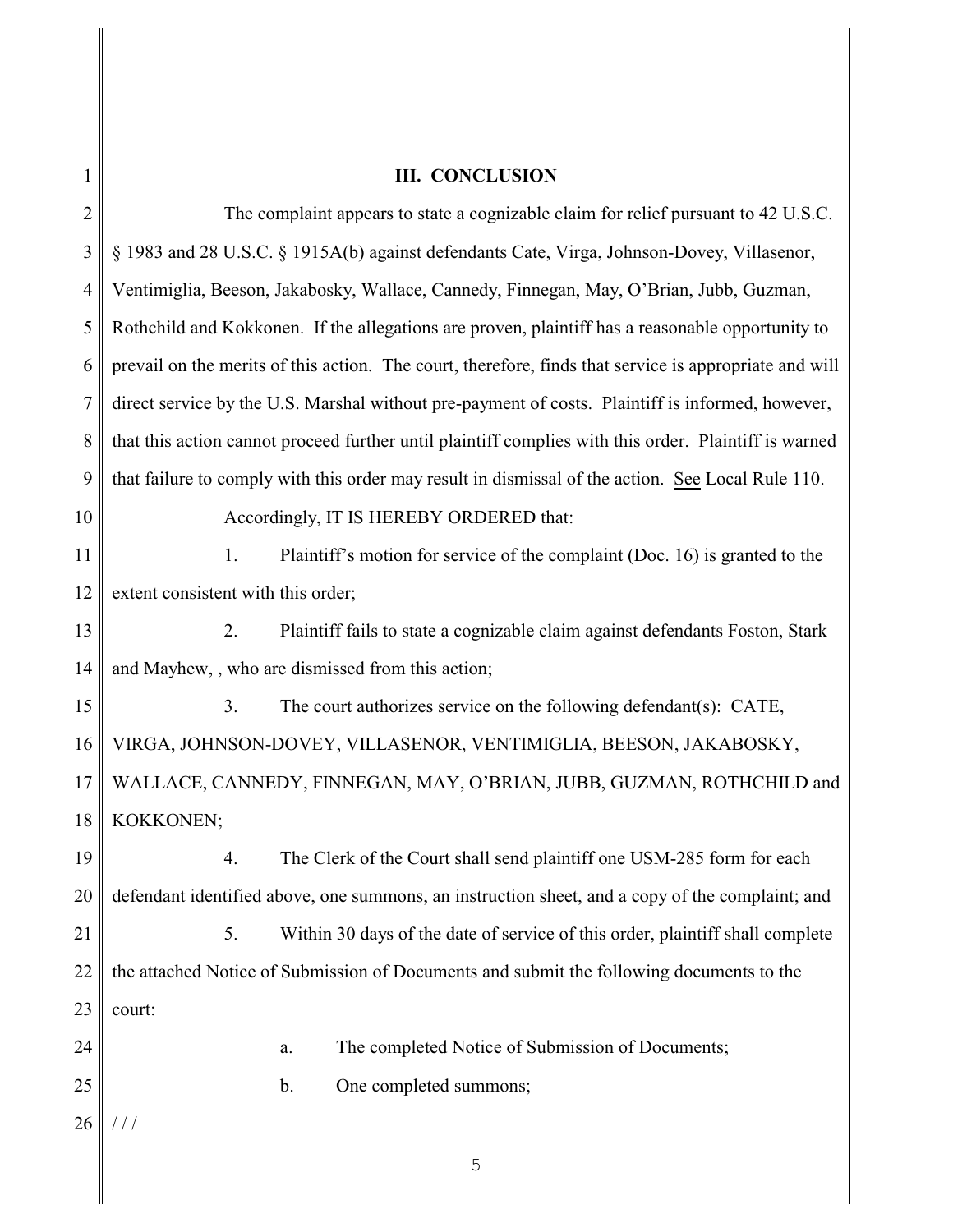- c. Sixteen completed USM-285 form(s); and
- d. Seventeen copies of the endorsed complaint.

DATED: September 30, 2013

Lraig M. Kellison

**CRAIG M. KELLISON** UNITED STATES MAGISTRATE JUDGE